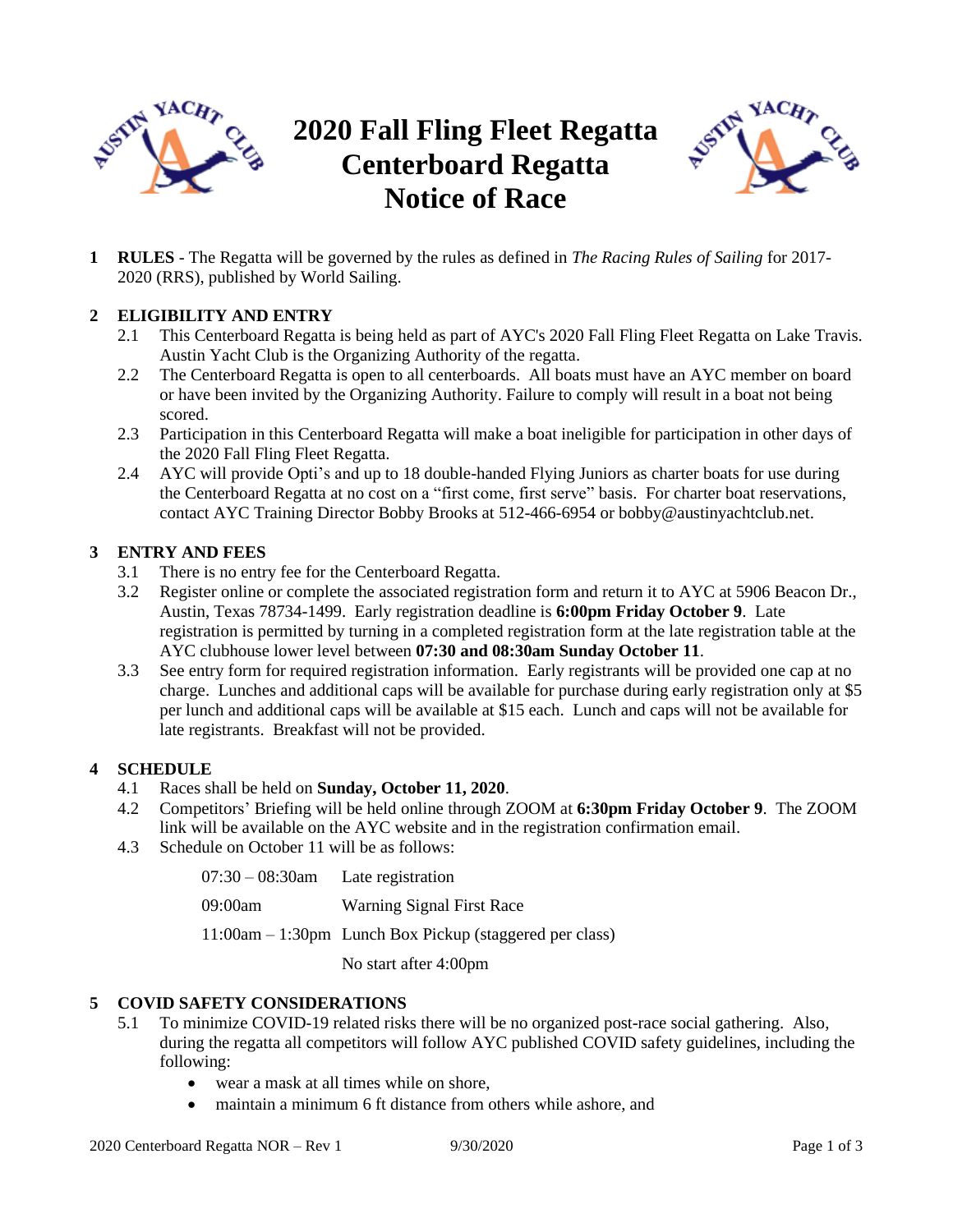- adhere to the one-person limit for the bathroom facilities.
- 5.2 Lunches will be staggered by class, as determined by the Race Committee. It is recommended that participants bring their own beverages and a folding chair to use during the lunch break.
- 5.3 It is also recommended to arrive early to allow for time to stagger launches from the board dock.
- **6 MEASUREMENTS** No measurement of boats is required. All boats are encouraged to have sail numbers that conform to class rules. All boats competing in a handicap fleet should submit their Portsmouth number (D-PN) handicap rating on the registration form, or contact Bo Kersey at bo@vircio.com to be assigned a rating.
- **7 SAILING INSTRUCTIONS** The Sailing Instructions will be available on the AYC Website prior to the start of the Competitors' Briefing.

#### **8 CLASSES**

- 8.1 Classes expected are: Sunfish, Laser, FJ, Optimist Dinghy, and Portsmouth Centerboard.
- 8.2 Three or more boats of the same design may be grouped into one-design classes. All other boats will be divided into classes designated by the Race Committee.
- 8.3 Racing areas and start lines will be announced at the Competitors' Briefing. Optimists will have their own start line and sailing area, to be announced at the Competitors' Briefing.

#### **9 SCORING**

- 9.1 All boats will be assigned to a One Design Class or Handicap Fleet for scoring purposes. Such assignments will be announced at the Competitors' Briefing and will be posted on the official notice board prior to the first race of the Centerboard Regatta.
- 9.2 One (1) completed race constitutes a Regatta.
- 9.3 The Low Point scoring system of Appendix A of the RRS will be used, modified as follows (changes RRS A2): When 5 or more races have been completed, a boat's score will be the total of her race scores excluding her worst score.
- 9.4 Centerboard Handicap fleets will be scored with the Portsmouth Handicap Rating System using US Sailing's current Portsmouth Yardstick (D-PN) available at the US Sailing site, latest revision as of 2017.
- **10 RADIO COMMUNICATION**. Except in an emergency, a boat shall neither make radio transmissions while racing nor receive radio communications not available to all boats. This restriction also applies to mobile telephones.

#### **11 AWARDS**

- 11.1 The award ceremonies for both the One Design Regatta (Oct 10 races) and the Centerboard Regatta (Oct 11 races) will be held online through ZOOM at **8:00pm Sunday Oct 11**. The ZOOM link will be available on the AYC website and included in the registration confirmation email.
- 11.2 Awards will be awarded to helmspersons in accordance to the overall size of their respective Class as follows:
	- 2-3 entries: 1 award
	- 4-6 entries: 2 awards
	- 7+ entries: 3 awards
- **12 ASSUMPTION OF RISK AND RELEASE OF LIABILITY**  By participating in the Centerboard Regatta, each boat owner, skipper and crew agrees to sail and use the Austin Yacht Club facilities at his or her own risk. To the fullest extent permitted under Texas law, each boat owner, skipper and crew unconditionally and irrevocably releases and discharges the Austin Yacht Club, their Officers, Board of Directors, agents, and all other persons who assist in maintaining equipment or in organizing and/or